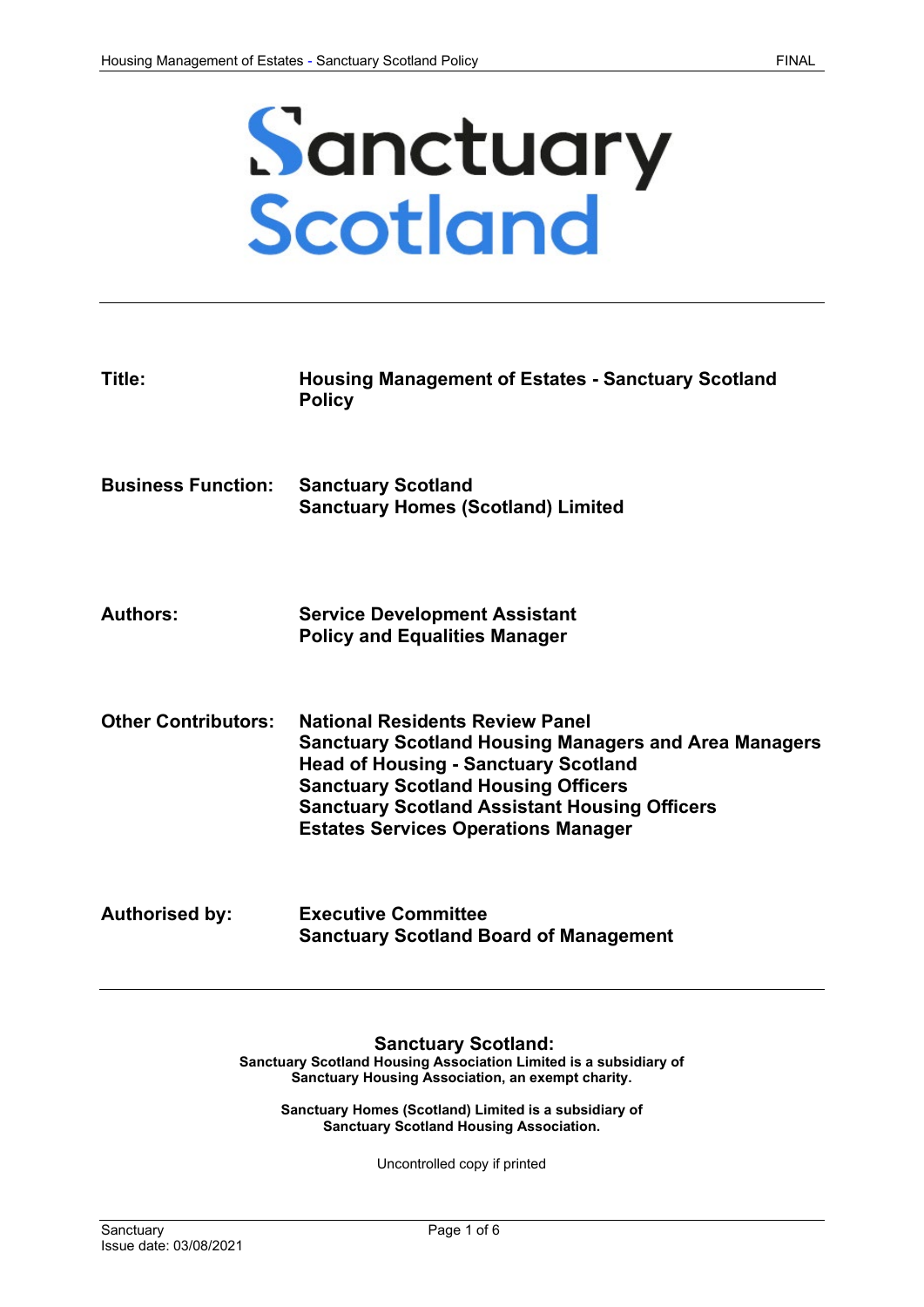### **1. Policy statement**

- 1.1 Sanctuary Scotland Housing Association Limited (Sanctuary Scotland) views estate management as a vital part of the Housing Management function.
- 1.2 Effective estate management ensures that customers enjoy a peaceful, secure, safe, clean, and tidy environment.
- 1.3 Customers are at the heart of Sanctuary Scotland's estate management services and are actively encouraged to be involved in the setting, monitoring and measurement of estate standards. In setting and monitoring standards for estate management, regard is given to value for money and the most effective use of resources.
- 1.4 Sanctuary Scotland adopts a preventative approach to estate management recognising that prompt action must always be taken to ensure estates are not subject to deterioration. Where relevant, Sanctuary Scotland works in partnership with other organisations to ensure issues are addressed correctly and in a timely manner.
- 1.5 Sanctuary Scotland's mission is to build affordable homes and sustainable communities where people choose to live. This policy supports the mission by ensuring that the housing stock and the surrounding environment that Sanctuary Scotland is responsible for (Sanctuary Scotland-owned land) is managed and maintained effectively to the highest possible standard.
- 1.6 Below are the policy commitments in relation to estate management, ensuring customers:
	- live in well managed and well maintained housing, in an environment that is attractive, safe, and secure, free from nuisance, annoyance, intimidation and harassment;
	- are made aware of and accept their responsibilities in relation to the upkeep of their property, gardens, and the surrounding environment;
	- are made aware of our responsibilities in relation to estate management;
	- are satisfied with the estate management service provided by Sanctuary Scotland;
	- are given opportunities to influence and participate in decision making relating to estate management; and
	- are aware that Sanctuary Scotland endeavours to reduce the time it takes to re-let a property by aiming to manage attractive and well maintained estates where people want to live;
	- are aware that Sanctuary Scotland will meet its legal duties, obligations and responsibilities and that Sanctuary Scotland will ensure tenants also fulfil their tenancy obligations.
- 1.8 This policy and associated procedure is applicable to the housing management services delivered by Sanctuary Scotland to general needs, sheltered, factored and mid market rent customers.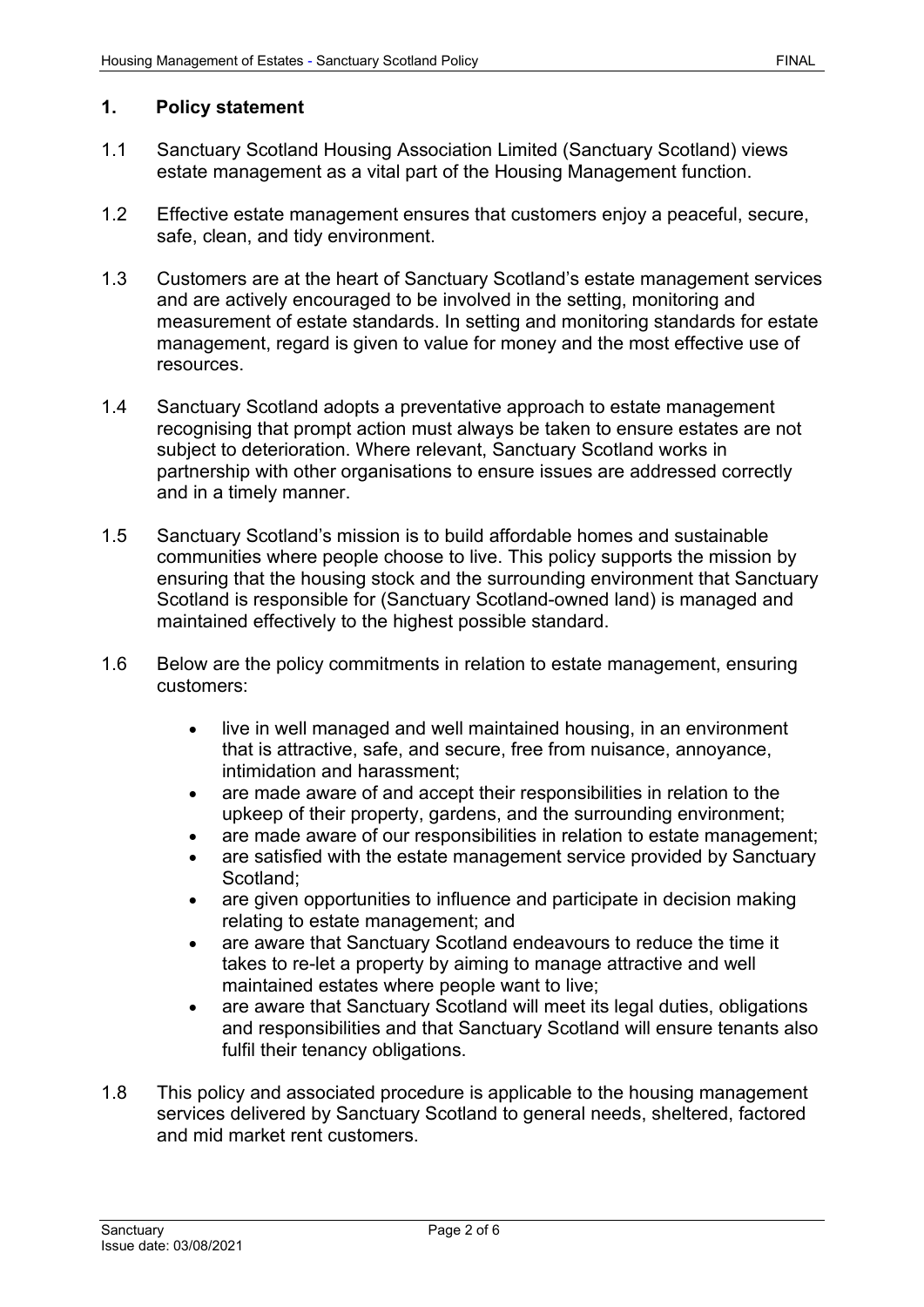# **2. Roles and responsibilities**

- 2.1 The Director Sanctuary Scotland is responsible for ensuring the overall adoption of, and adherence to, this policy and its associated procedures relevant to their operation.
- 2.2 All relevant Directors, Heads of Housing, Housing Managers, and Area Managers are responsible for ensuring that effective training is provided to all staff, and that this is applied consistently throughout all areas of operation.
- 2.3 All staff working within Sanctuary Scotland are responsible for ensuring adherence to this procedure.
- 2.4 Any best practice identified that is not already documented in this procedure, must be shared via Area Managers to cascade.
- 2.5 Guidance is reflected on [KnowledgePoint](https://knowledgepoint/housing/Pages/default.aspx) under the relevant processes to ensure that all staff can access information in an easy and timely manner.

### **3. References and sources**

- 3.1 The following legislation is relevant to the content of this procedure and may be referred to for further information and context:
	- [Abolition of Feudal Tenure \(Scotland\) Act 2000](http://www.legislation.gov.uk/asp/2000/5/contents) and [Tenements](http://www.legislation.gov.uk/asp/2004/11/contents)  [\(Scotland\) Act 2004:](http://www.legislation.gov.uk/asp/2004/11/contents) carry out maintenance to common parts and open spaces in order that the said common parts and open spaces are fit for use by the tenant and other occupiers.
	- [Antisocial Behaviour and Harassment -](https://solis/PolicyManagement/policy/Policies/Forms/Policy%20Document%20Set/docsethomepage.aspx?ID=4360&FolderCTID=0x0120D52000DE99EA054D4DF944BE591D81E49729D0008C670BDB86BED740B0B89E295CD8357C&List=a03723e1-d48b-4958-9669-9b86a90ef8b0&RootFolder=%2FPolicyManagement%2Fpolicy%2FPolicies%2FAntisocial%20Behaviour%20and%20Harassment%20%2D%20Scotland&RecSrc=%2FPolicyManagement%2Fpolicy%2FPolicies%2FAntisocial%20Behaviour%20and%20Harassment%20%2D%20Scotland) Scotland Policy and Procedure
	- [Civic Government \(Scotland\) Act 1982:](http://www.legislation.gov.uk/ukpga/1982/45/contents) describes the process for dealing with lost or abandoned property.
	- [Equality Act 2010](http://www.legislation.gov.uk/ukpga/2010/15/contents)
	- Fire Safety Management [Group Policy and Procedure](https://solis/PolicyManagement/policy/Policies/Forms/Policy%20Document%20Set/docsethomepage.aspx?ID=3995&FolderCTID=0x0120D52000DE99EA054D4DF944BE591D81E49729D0008C670BDB86BED740B0B89E295CD8357C&List=a03723e1-d48b-4958-9669-9b86a90ef8b0&RootFolder=%2FPolicyManagement%2Fpolicy%2FPolicies%2FFire%20Safety%20Management%20%2D%20Group&RecSrc=%2FPolicyManagement%2Fpolicy%2FPolicies%2FFire%20Safety%20Management%20%2D%20Group)
	- [Scottish Social Housing Charter](https://www.gov.scot/publications/scottish-social-housing-charter-april-2017/) Outcome 6: Estate management, antisocial behaviour, neighbour nuisance and tenancy disputes which encourages Registered Social Landlords to take steps to ensure that tenants and other customers live in well maintained neighbourhoods where they feel safe.
	- [Personal Safety -](https://solis/PolicyManagement/policy/Policies/Forms/Policy%20Document%20Set/docsethomepage.aspx?ID=4861&FolderCTID=0x0120D52000DE99EA054D4DF944BE591D81E49729D0008C670BDB86BED740B0B89E295CD8357C&List=a03723e1-d48b-4958-9669-9b86a90ef8b0&RootFolder=%2FPolicyManagement%2Fpolicy%2FPolicies%2FPersonal%20Safety%20%2D%20Group&RecSrc=%2FPolicyManagement%2Fpolicy%2FPolicies%2FPersonal%20Safety%20%2D%20Group) Group Procedure
	- [Tenancy Management -](https://solis/PolicyManagement/policy/Policies/Forms/Policy%20Document%20Set/docsethomepage.aspx?ID=7055&FolderCTID=0x0120D52000DE99EA054D4DF944BE591D81E49729D0008C670BDB86BED740B0B89E295CD8357C&List=a03723e1-d48b-4958-9669-9b86a90ef8b0&RootFolder=%2FPolicyManagement%2Fpolicy%2FPolicies%2FTenancy%20Management%20%2D%20Scotland&RecSrc=%2FPolicyManagement%2Fpolicy%2FPolicies%2FTenancy%20Management%20%2D%20Scotland) Scotland Policy
	- Waste Management [Group Policy and Procedure](https://solis/PolicyManagement/policy/Policies/Forms/Policy%20Document%20Set/docsethomepage.aspx?ID=4302&FolderCTID=0x0120D52000DE99EA054D4DF944BE591D81E49729D0008C670BDB86BED740B0B89E295CD8357C&List=a03723e1-d48b-4958-9669-9b86a90ef8b0&RootFolder=%2FPolicyManagement%2Fpolicy%2FPolicies%2FWaste%20Management%20%2D%20Group&RecSrc=%2FPolicyManagement%2Fpolicy%2FPolicies%2FWaste%20Management%20%2D%20Group)

# **4. Impact on diversity**

- 4.1 This policy applies to the Housing Management of Estates as outlined above.
- 4.2 Sanctuary Scotland demonstrates its commitment to diversity and promoting equality by ensuring that this policy is applied in a manner that is fair to all sections of the community, with due regard to the protected characteristics identified under the [Equality Act 2010](http://www.legislation.gov.uk/ukpga/2010/15/contents) and in accordance with its ['Fairness for All'](https://solis/Diversity/Pages/Fairnessforall.aspx) Single Equality Scheme.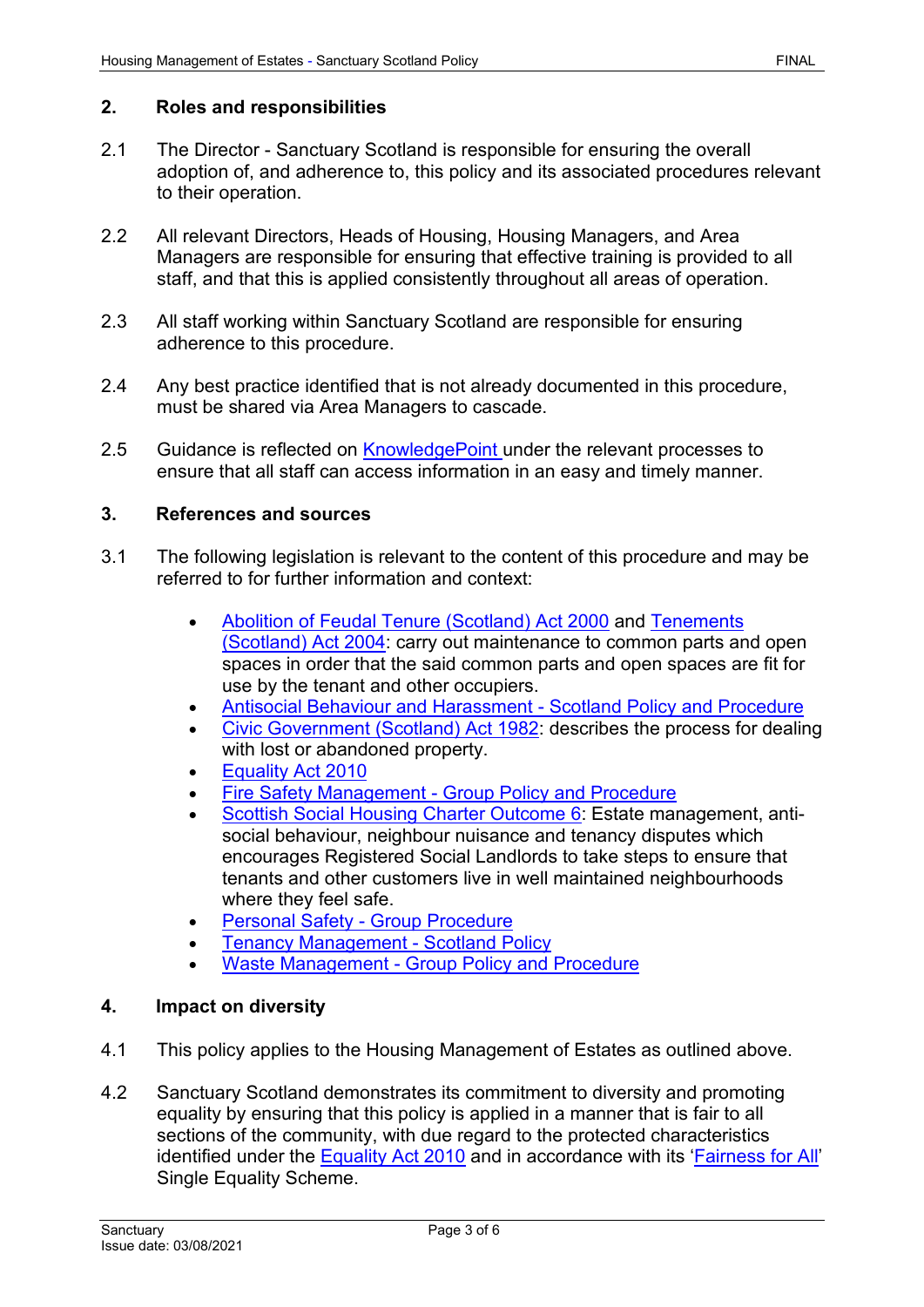4.3 All customers are asked to provide diversity details which are used to monitor the services provided. For example, customers are asked to provide details on their communication needs so that where possible customers can be informed about estate management activities such as inspections, in their preferred format.

# **5. Resident consultation**

- 5.1 Resident feedback regarding the provision of an effective estate management service has been accounted for in the development of this policy through many channels, including:
	- satisfaction survey results from Tenants and Residents (2018/2019);
	- complaints around the appearance of our estates and services provided on estates;
	- resident involvement in estate inspections; and
	- feedback on our estates and properties obtained from our allocations processes.

### **6. Monitoring and compliance**

- 6.1 Period of review
- 6.1.1. Until a new policy is formally adopted this document will remain in force and operational.
- 6.1.2. This policy will be reviewed in accordance with the policy review programme agreed by Executive Committee.
- 6.1.3. If there are significant changes to legislation or regulation or there are found to be deficiencies or failures in this policy, as a result of complaints or findings from any independent organisations, the Director - Sanctuary Scotland will initiate an immediate review.
- 6.1.4. Where appropriate, key stakeholders, residents, clients, customers and interested parties will be consulted as part of any review of this policy.

# **7. Approval**

7.1 This policy is approved by Sanctuary Group's Executive Committee and Sanctuary Scotland Housing Association Board of Management.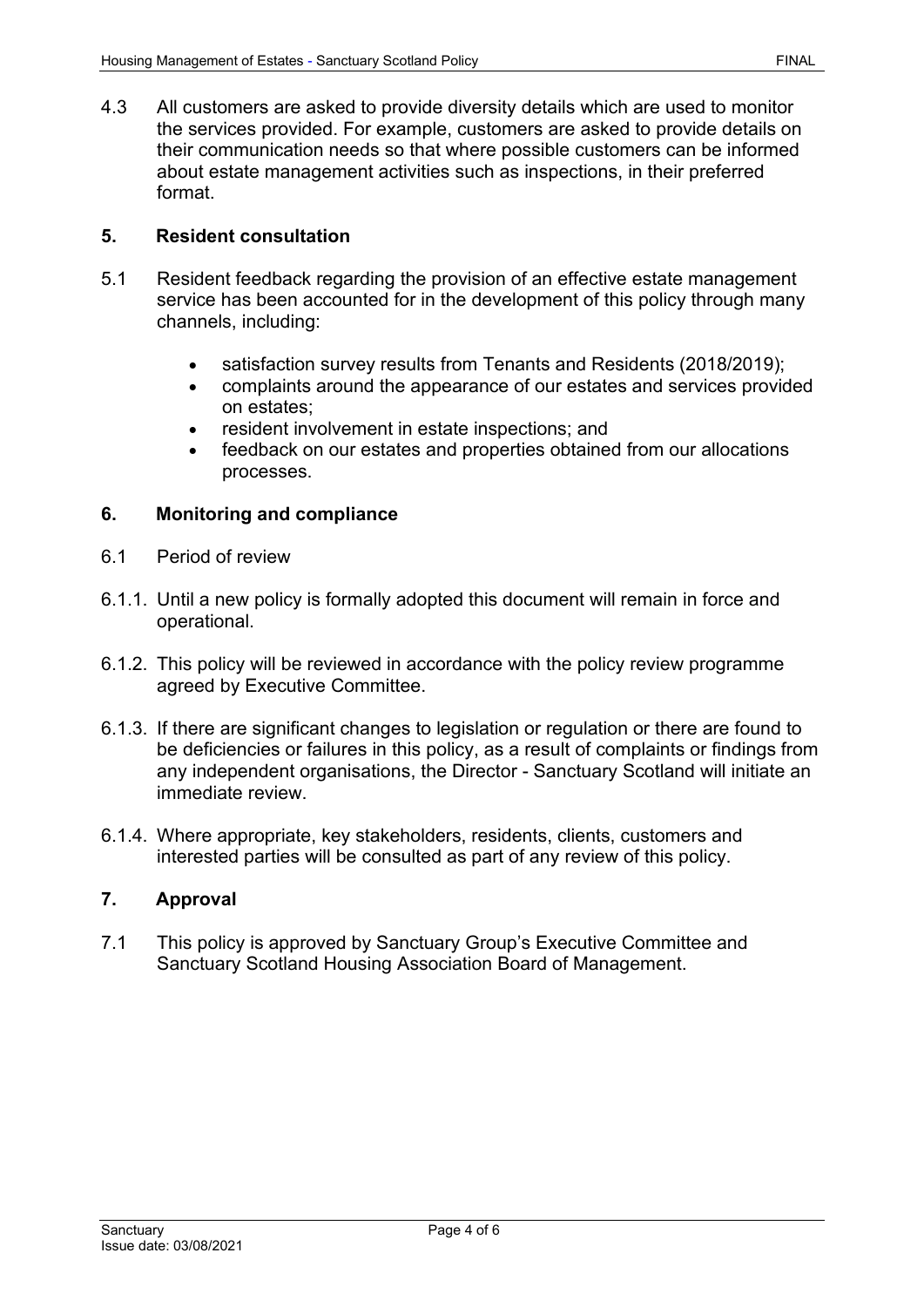#### **8. Operational arrangements**

#### 8.1 Estate Inspections

- 8.1.1 In addition to maintenance contracts and/or work completed by Estates Services, Housing Management teams will carry out estate inspections to ensure housing stock and surrounding environments are kept clean, tidy, and safe. Regular inspections of estates and communal spaces within housing stock will be completed by the designated Housing Officer. These can take place with or without customers. Any issues identified during an inspection will be recorded and follow-up actions scheduled. Actions will be completed within a reasonable timescale depending on the nature and severity of the issue and before any reinspection is due.
- 8.1.2 If issues are identified during an inspection, these must be recorded, and followup actions scheduled. Actions must be completed within a reasonable timescale depending on the nature and severity of the issue and before any re-inspection is due. For example, a re-inspection may be due within one month if the overall rating is 'poor' but if there is dangerous waste such as sharps left in communal areas these should be cleared immediately (or as soon as practically possible if a specialist cleaning contractor is required) and the area re-inspected within one working week.
- 8.1.3 To manage estates effectively, the Housing Officer will work in partnership with relevant internal teams such as the Customer Service Centre, Case Management Team, Property Services, and external agencies such as the Police Scotland and Local Authorities. Specific details on how Sanctuary Scotland will deal with issues and the scope of the Housing Management teams' responsibilities is set out in the [Housing Management of Estates -](https://solis/PolicyManagement/policy/Policies/Housing%20Management%20of%20Estates%20-%20Scotland) Scotland [Procedure](https://solis/PolicyManagement/policy/Policies/Housing%20Management%20of%20Estates%20-%20Scotland) which includes:
	- vandalism and graffiti;
	- fly tipping or dumped rubbish and litter;
	- pets;
	- abandoned, untaxed, and un-roadworthy vehicles and parking;
	- signage;
	- bin stores:
	- landscaping and gardening and damaged trees;
	- the exterior of buildings;
	- maintenance of paths and stairwells;
	- play areas and ball games misuse or damage;
	- management of garages;
	- boundary queries;
	- lost or stolen keys/fobs;
	- security of schemes and properties;
	- infestations; and
	- fire safety including storing goods in communal areas.